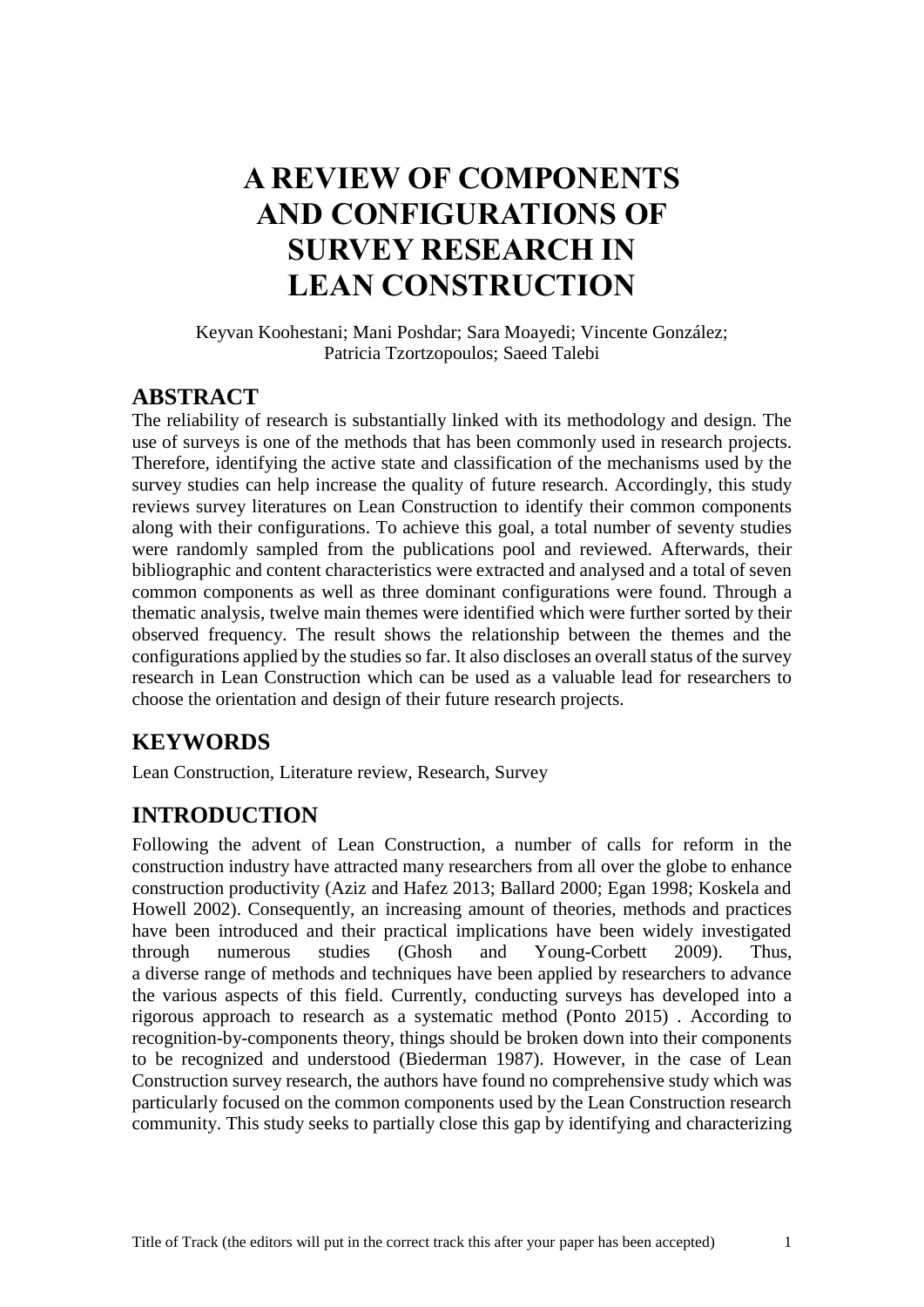the common components and various classifications of research in Lean Construction from a sample of survey research on Lean Construction.

## **SURVEY RESEARCH**

A survey is a type of field study, which collects data from a sample of individuals by answering a predetermined set of questions (Check and Schutt 2011; Rossi et al. 2013). The major steps of survey research are highlighted as below:

- *Design and planning, which* presents one of the crucial steps to identify requirements, limitations, and methods. In this step, the target sample is defined, the data collection method is determined, and measurement instruments are developed. The method is determined based on the specific survey requirements as well as time, cost and resource constraints (Abduh and Roza 2006).
- *Data collection,* where the researcher obtains the required information. Interviews and questionnaires are the most prevalent data collection approaches performed in survey research. Interviews can be conducted in structured, semi-structured or unstructured styles, and the sessions can take place by phone, computer or in person. The collected data can be qualitative or quantitative (Abduh and Roza 2006; Sapsford and Jupp 1996). Some studies may utilize a mix of both to increase the validity and reliability of the results (Hox and Boeije 2005).
- Lastly, *analysis* of the collected data, which eventually feeds into the key findings of the research (Alreck and Settle 1985; Singleton et al. 1999).

It should be noted that each step can involve further sub-steps that deserve in-depth exploration.

#### **RESEARCH METHOD**

At first, a total of 87 studies were selected using the search term "Lean Construction AND survey" on Google Scholar database which was used to form a random sample and ensure the diversity in selections from different journals and conferences. Then, a screening step was applied in which a set of inclusion and exclusion criteria were used to refine the selection. The criteria embraced the studies that:

- 1. were published in English language
- 2. were published in the form of either a journal or a conference paper
- 3. were directly related to Lean Construction
- 4. fit into the definition of survey research

Therefore, after a round of skim and scan of the abstracts, research methods and conclusions, a total of 70 articles that met the above criteria were selected to go through the rest of the process. The next step investigated various aspects of the bibliographic information, data collection, analysis and themes used by the samples. The acquired data were coded in NVivo software package (QSR International), which enabled the researchers to track the recurrence frequency of the coded items. During the review, the common components of the sampled survey research papers were identified and coded based on their main characteristics. Concurrently, various compositions of the main identified components were observed and grouped as study configurations. The study also conducted a content analysis using word frequency on the samples and reported the relationship between the themes and the contents. Finally, the research method and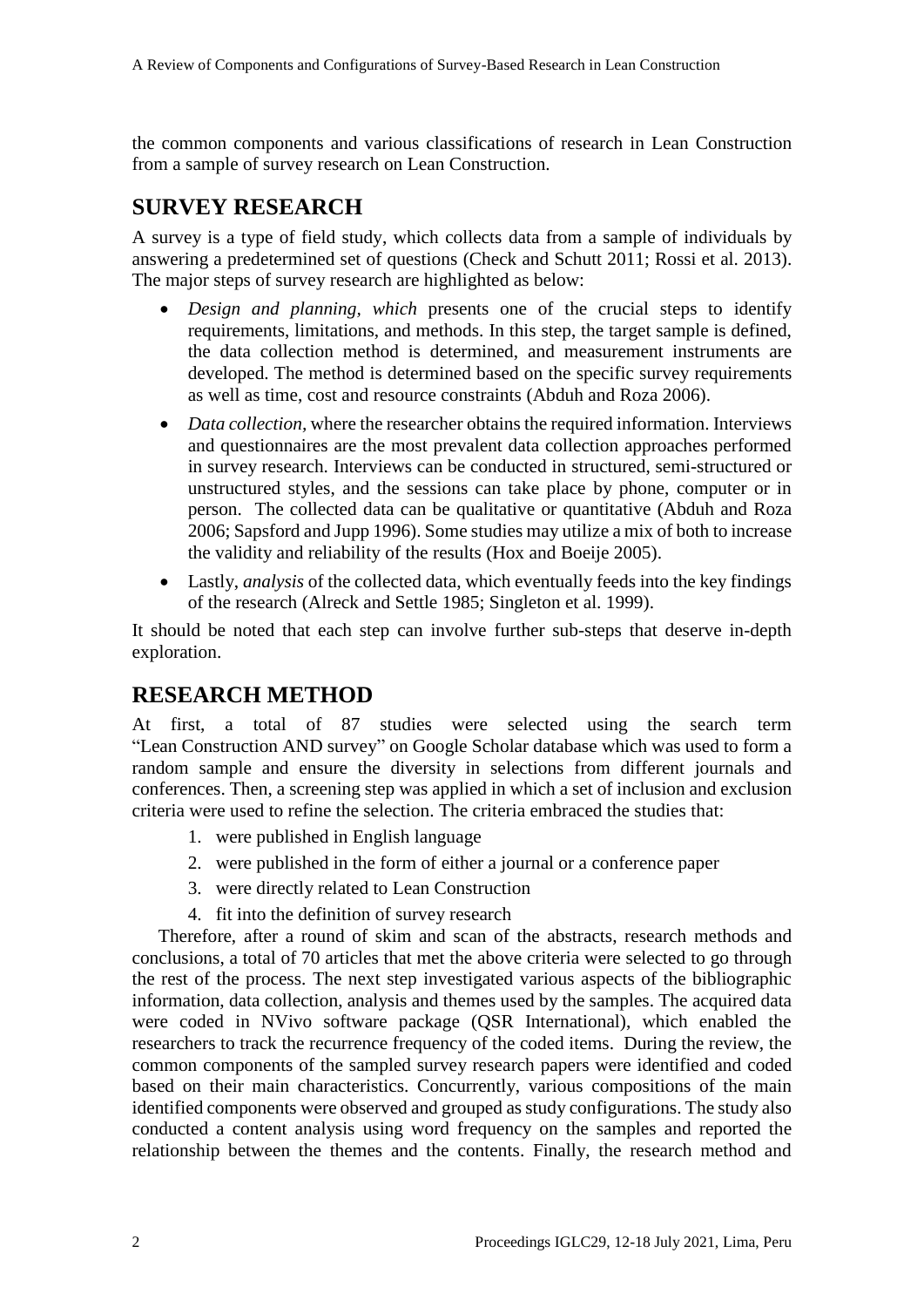| Table 1- Demographic information of the validators |                                      |                              |                        |     |  |  |  |  |  |
|----------------------------------------------------|--------------------------------------|------------------------------|------------------------|-----|--|--|--|--|--|
| Research<br>Category                               | <b>Years of</b><br><b>Experience</b> | Level of<br><b>Education</b> | <b>Occupation</b>      | Age |  |  |  |  |  |
| Expert 1                                           | 11                                   | <b>PhD</b>                   | Associate<br>professor | 44  |  |  |  |  |  |
| Expert 2                                           | 14                                   | <b>PhD</b>                   | Associate<br>professor | 49  |  |  |  |  |  |

findings of the study were validated and confirmed by two researchers of the field whose demographic information is indicated in table 1. In terms of reliability and validity, the paper highly complies with the strategies suggested by Noble and Smith (2015).

# **SAMPLE INFORMATION**

To get a demographic grasp of the sample, the publications were classified based on the country of affiliation of their first author. In addition, a classification of developed and developing countries was made according to the United Nation's World Economic Situation and Prospects (2020).

In general, the papers were originated from 29 countries, including 19 developing and ten developed countries. Furthermore, although the figures indicate an average number of 2.4 publications per country, the distribution between developing and developed countries was not uniform. Figure 1 demonstrates the spread of the samples over time and the classification of their country of origin. It presents an increase in the frequency of the use of survey research in Lean Construction. The overall trend shows that the surge can be seen in both developing and developed countries. Furthermore, India with seven and UK with 12 publications were identified as the most prolific countries among developing and developed countries, respectively.

As for the publication medium, a statistical analysis of the published sources indicate that the sample was comprised of 39 journal and six conference papers. The Annual Conference of International Group for Lean Construction (IGLC) and Lean Construction Journal had the biggest share of the publications in the studied samples. Yet, journal papers constituted 51 studies which account for 73% of the sample.



Figure 1- Distribution by year and category of their first authors' country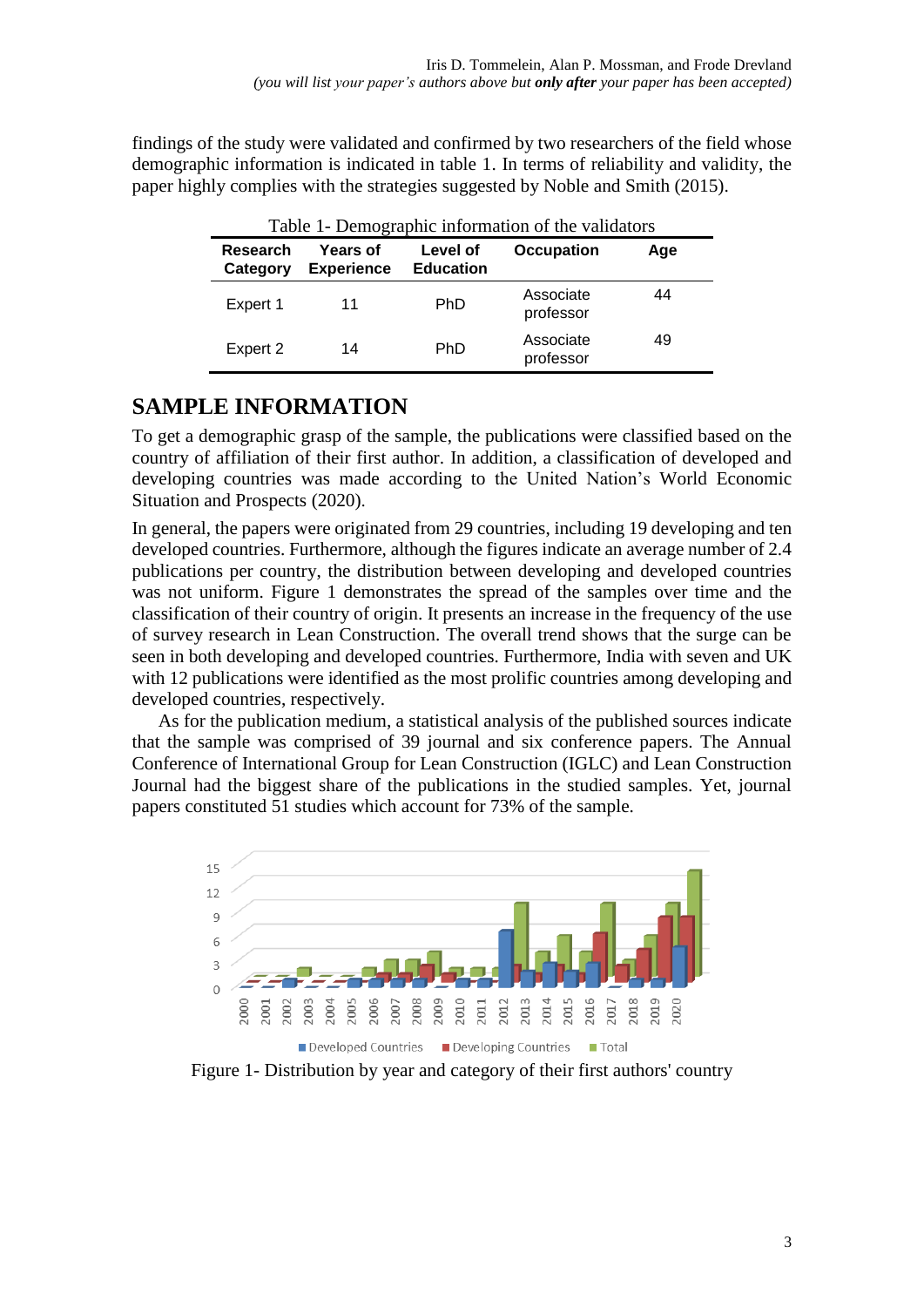### **COMMON COMPONENTS OF THE STUDY DESIGNS**

The analysis of the records indicated that an extended map of the study designs used by the survey-based research in lean construction is composed of the seven following components:

- 1. *Research concept development*: It justifies the gap, undertakes literature review to identify state of the art, provides a clear statement for the research problem(s) and research question(s). This step was present in all of the reviewed publications.
- 2. *Pre-design field exploration*: It is comprised of collecting the data required to formulate or complete a further step in a study. For instance, in many cases, the pre-design field exploration was used to devise questionnaires or design interviews. Almost 90% of the studies involved pre-design field exploration that was conducted based on literature reviews, interviews, observations and questionnaire surveys in the order of their frequency. The associated data was found to be of qualitative nature except in one case that quantitative data was collected using a questionnaire survey (Abduh and Roza 2006; Koohestani et al. 2020; Li et al. 2019).
- 3. *Study design:* this step was performed to design or formulate further steps of a study. In the majority of cases, this component involved designing a questionnaire or interview. Almost 90% of the publications included this step in their design. The majority of those that omitted this component used unstructured interviews that did not require a specific design (Abduh and Roza 2006; Bashir et al. 2013; Bygballe and Swärd 2014; Enshassi and Abu Zaiter 2014; Jasmine and Vasantha 2007).
- 4. *Data collection*: this was the main data collection phase upon which the findings were drawn. Therefore, it was present in all of the studies. Primary data was collected using questionnaire surveys and interviews in the majority of the cases. Other methods such as direct observations, archival review and the use of organizational databases were also utilized by this research component (Bashir et al. 2013; Enshassi and Abu Zaiter 2014; Meng 2019). The collected data were of both qualitative and quantitative nature. Nevertheless, Quantitative data was more frequent. Furthermore, in 11% of the cases, a combination of both types of data was collected (Figure 2).



Figure 2- Types of main data in the sampled research

5. *Data analysis:* A wide range of methods were used to discover information and to make meaningful insight out of the collected data. They varied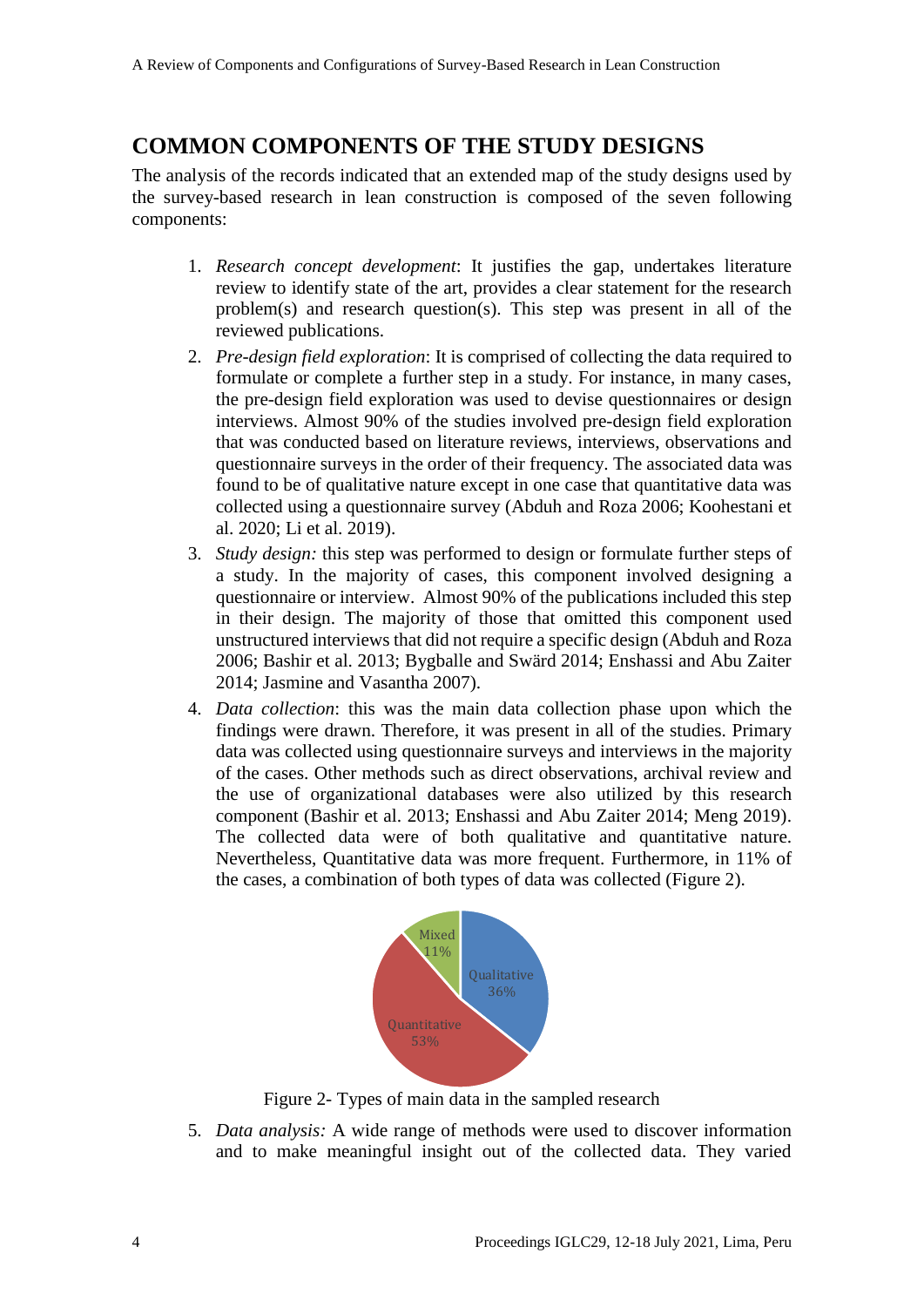depending on the nature of the data. Yet, thematic and statistical analysis were the most prominent methods of analysing the qualitative and quantitative data, respectively. Similar to data collection, this component was also present in all of the reviewed studies (Bygballe and Swärd 2014; Enshassi and Abu Zaiter 2014; Koohestani et al. 2020).

- *6. Describing the phenomenon:* This component would describe the observed patterns in the studied phenomenon. It was particularly focused on the "what" s rather than "why" s. This component was also observed in all of the sampled literature.
- 7. *An in-depth explanation of the phenomenon:* existed in 10% of the reviewed samples. It would develop a model, framework or approach (Li et al. 2019).

Figure 3 presents a general map of the typical arrangement of these seven components in Lean Construction survey research. The range of specific configurations used by the researchers is introduced and elaborated in the forthcoming sections.



Figure 3- Identified common components

#### **RESEARCH CONFIGURATIONS**

As explained, the use of the identified components varied by the structure and design of the reviewed studies. Accordingly, three different configurations were identified (Table 1). These include *simple*, *semi-elaborated* and *elaborated* configurations. As the table shows, five components were an integral part of all three configurations. The integral components were identified as the research concept and development (comp #1), study design (comp #3), data collection (comp #4), data analysis (comp #5), and describing the phenomenon (comp #6). However, what differentiated between the three configurations was the inclusion of the other two components. While the simple category did not involve any pre-design field exploration (comp #2) and explanation of the phenomenon (comp #7), the semi-elaborated category had component #2 added to its structure, and the elaborated category involved all the seven identified components.

| $1$ able $2-1$ he difference between the configurations |            |            |            |            |            |            |            |  |  |
|---------------------------------------------------------|------------|------------|------------|------------|------------|------------|------------|--|--|
| <b>Research</b><br>Category                             | Comp<br>#1 | Comp<br>#2 | Comp<br>#3 | Comp<br>#4 | Comp<br>#5 | Comp<br>#6 | Comp<br>#7 |  |  |
| Simple                                                  | V1         | $N^2$      | $Y/N^3$    |            |            |            | N          |  |  |
| Semi-Elaborated                                         |            |            | Y/N        |            |            |            | N          |  |  |
| Elaborated                                              |            |            |            |            |            |            |            |  |  |

 $Table 2. The difference between the configuration$ 

<sup>1</sup> Included, <sup>2</sup> Not Included  $3V$ ary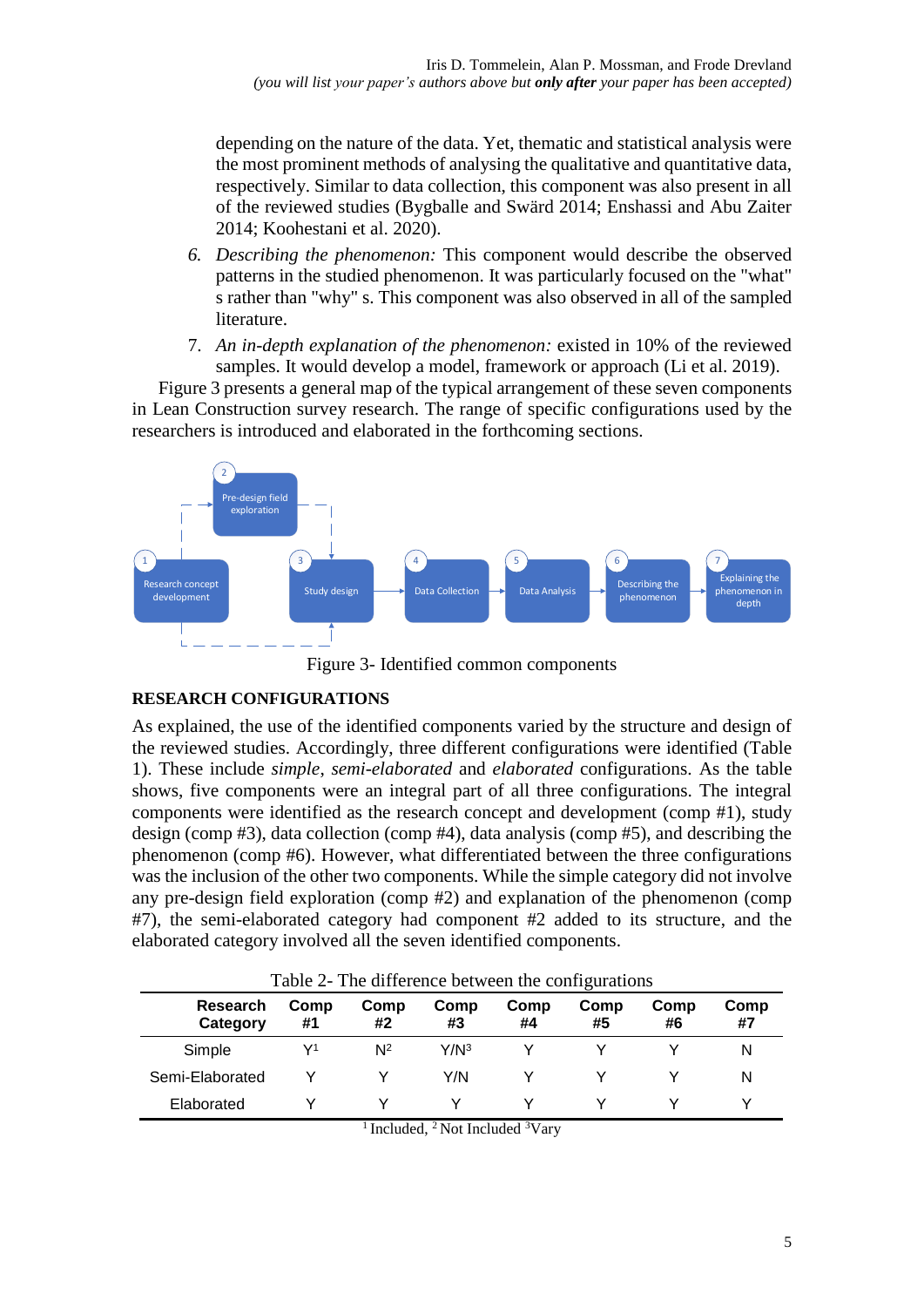#### **CONTENT ANALYSIS**

Findings of the publications were also thematically analysed and categorized into twelve groups. Figure 4 indicates the identified themes and their share in the studied sample. As can be seen, Lean Construction implementation barriers, benefits and success factors were the most recurring themes in the sample.



Figure 4- Themes of findings

The study also undertook a word frequency analysis which presents an effective method to obtain context and trends out of textual content (Zhong and Song 2008). Therefore, the 50 most frequent words in the sample were identified and visualized in the form of a word cloud (Heimerl et al. 2014) in figure 5. Management, implementation, safety and production were the most frequent words in declining order. Process, barriers, waste, performance, and value were the next most frequent words. These results are in harmony with the identified themes' recurrence by being closely related to the implementation phase.



Figure 5- Most frequent words in all studies

#### **THE RELATIONSHIP BETWEEN THE CONFIGURATIONS AND THE THEMES**

Figure 6 presents the frequency of the configurations in the sample along with their associated themes. As the figure shows, semi-elaborated studies were the most commonly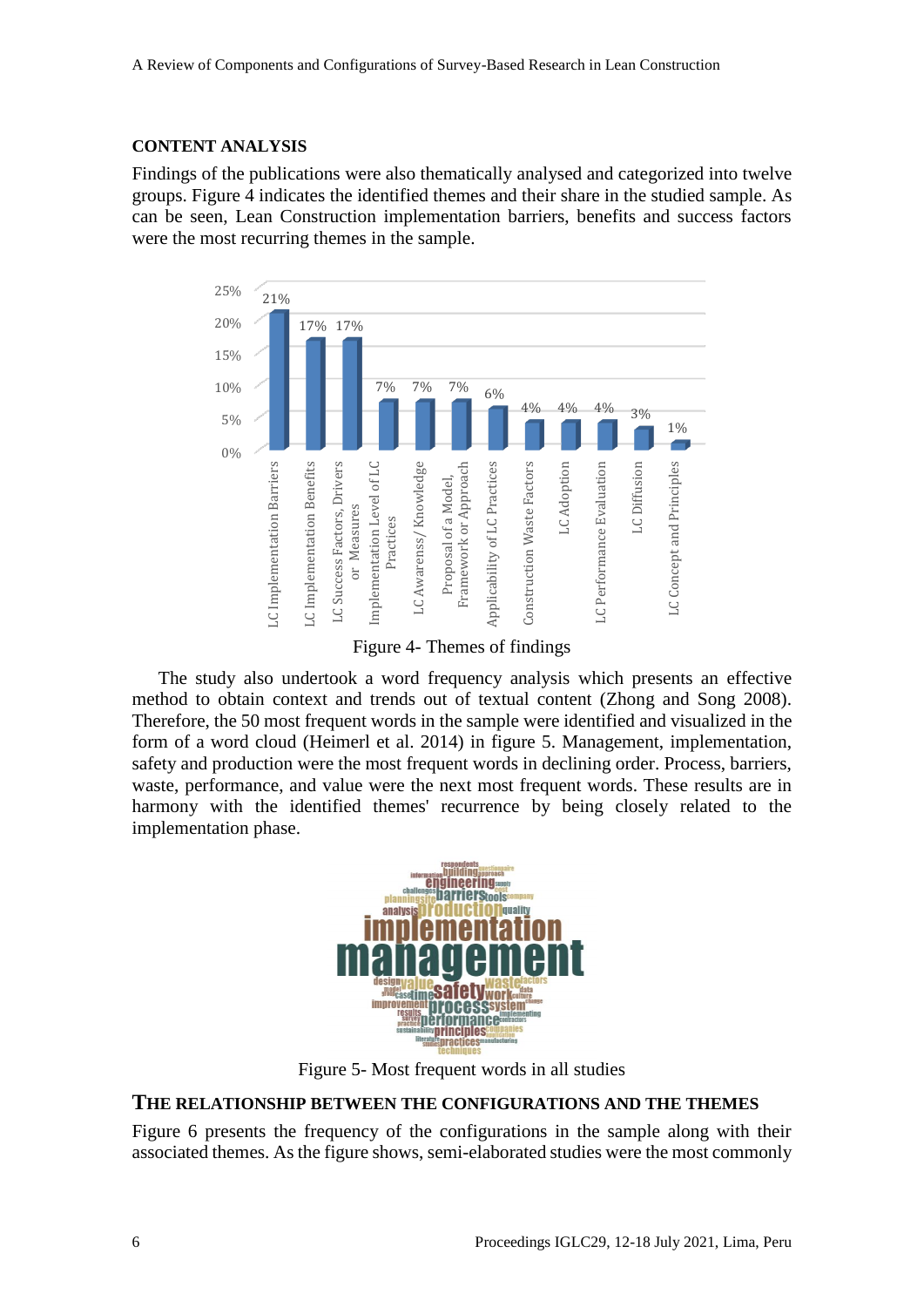used configuration by comprising more than 80% of the sample. The most frequent themes in this category included implementation barriers, benefits, and success factors. Significant differences were observed between the contents of the simple configuration category and the elaborated studies. Investigating the success factors was the most frequent theme in simple studies. The elaborated studies mainly involved proposing a model, framework, or approach.



Figure 6- Themes of findings by study categories

Figure 7 presents the word cloud chart generated to identify the most frequent words in each category of configuration. These charts represent both similarities and difference in the contents of the studies. These figures share the significance of the word "management" with figure 5. However, implementation was the most frequent word in studies with a simple configuration. Tools and practices were two aspects of implementation that turned to attract considerable attention in the simple configurations. Semi-elaborated studies were more concerned with managerial aspects such as process, waste, and production. The figures also show that safety and performance were two subjects that went through studies with elaborated configurations. In other words, these two subjects are ahead of the rest in being investigated extensively and in-depth.



Figure 7- Most frequent words in: a) simple b) semi-elaborated and c) elaborated studies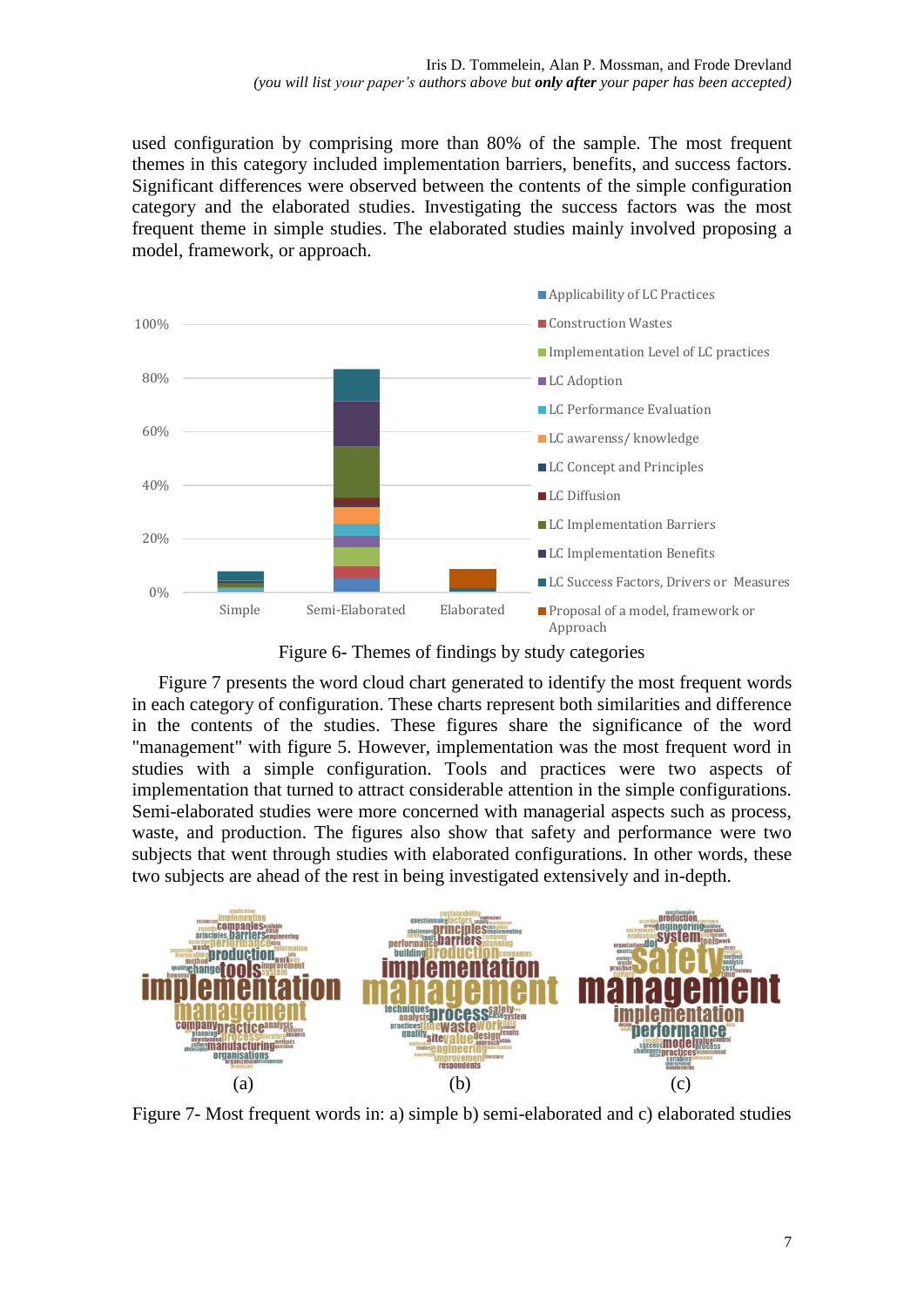Further, the *average number of annual citations* was used as an index to indicate the level of contribution made by each study configuration. The index was calculated based on the number of citations divided by the number of years that they have been available to the research community. The results were averaged and grouped by each study configuration. Figure 8 indicates the result. This chart indicates a considerable difference between the contribution level of simple studies and the other two categories.



Figure 8- The average of annual number of citations by study configuration

### **DISCUSSION**

According to the bibliographic information of the sample, survey research in Lean Construction is observing a significant increase in recent years. It can be associated with the technological improvement that facilitates sampling, communication and ultimately data collection. Furthermore, this growing trend indicates that the value of empirical data, especially survey research, is taking a more significant part in future research outcomes. Besides, the number of countries in the sample signals that Lean Construction is still early in its global hype cycle and far from a desirable state where Lean Construction is studied and practiced in the majority of countries of the world. Thus, researchers are urged to embark on international conjoint research to promulgate Lean Construction in new countries, enhance existing practices and eventually increase Lean Construction research diffusion.

The findings and content analysis of the publications indicated that while implementation issues have been widely investigated, less attention has been paid to diffusion and adoption issues. Given the fundamental importance of the later ones, a shift is demanded in the general focus of the lean construction research community.

A relationship was observed between the content of the studies and the configurations used in the study design. The configurations were divided into three groups of simple, semi-elaborated and elaborated study. A significant difference was observed between the density of the identified configuration, which indicates a low level of diversity in methods applied to the Lean Construction survey research. So far, most of the research completed in the community falls in the semi-elaborated category. The research finishes with describing the situation (the Whats) without elaborating the reasons for the observations (the Whys). Therefore, it seems that Lean Construction research is ready to move to the next level and to start developing studies with elaborated configurations. This demand is more evident for subjects such as success factors, barriers, and benefits in particular.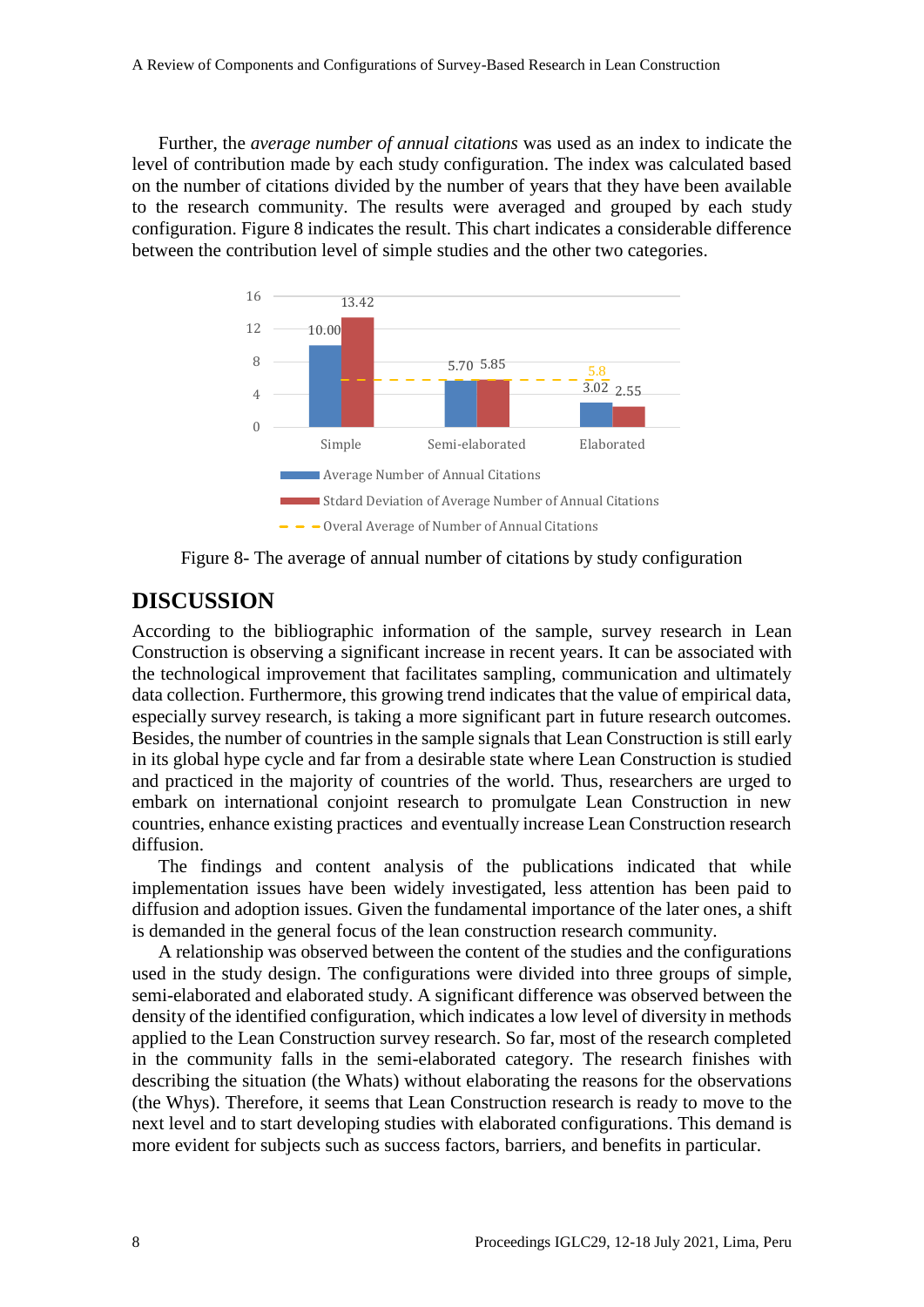# **CONCLUSION**

Identifying the active state and classification of the mechanisms used by the survey studies is crucial to improve the quality of future research. To achieve this, a total of 70 survey literature on Lean Construction were reviewed to elicit their bibliographic information, common components and content characteristics. It was found that seven common components form three different configurations in Lean Construction survey research. A thematic analysis of the result revealed twelve main themes in the sampled literature. The analysis of the data also shows that interest in survey research on Lean Construction is increasing and that the empirical data will be of higher value in future research. Also, developed countries are urged to share their knowledge and experiences with developing countries as this will be mutually beneficial. Further, as the fundamental issues have been less investigated, a shift is demanded in the Lean Construction research to subjects such as diffusion and adoption. Lastly, the survey researchers were encouraged to consider more diverse research methods and elaborated configurations.

This study used a random sampling method to collect data. Future research may involve a systematic literature review ensures the involvement of all pertinent works

#### **REFERENCES**

- Abduh, M., and Roza, H. A. "Indonesian contractors' readiness towards lean construction." *Proc., Proceedings of the 14th Annual Conference of the International Group for Lean Construction*, Citeseer, 543-549.
- Alreck, P. L., and Settle, R. B. (1985). "The Survey Research Handbook. Homewood, IL: Richard D. Irwin." Inc.
- Aziz, R. F., and Hafez, S. M. J. A. E. J. (2013). "Applying lean thinking in construction and performance improvement." 52(4), 679-695.
- Ballard, H. G. (2000). "The last planner system of production control." University of Birmingham.
- Bashir, A. M., Suresh, S., Oloke, D. A., Proverbs, D. G., and Gameson, R. (2013). "The application of lean construction tools in United Kingdom construction organisations: findings from a qualitative inquiry." *AEI 2013: Building Solutions for Architectural Engineering*, 64-73.
- Biederman, I. J. P. r. (1987). "Recognition-by-components: a theory of human image understanding." 94(2), 115.
- Bygballe, L. E., and Swärd, A. J. P. I.-., Oslo, Norway (2014). "Implementing lean construction: A practice perspective." 3-14.
- Check, J., and Schutt, R. K. (2011). *Research methods in education*, Sage Publications.
- Egan, J. (1998). *Rethinking construction*, DETR.
- Enshassi, A., and Abu Zaiter, M. "Implementation of lean tools on safety in construction projects in Palestine." *Proc., 22nd annual conference Proceedings IGLC, Oslo, Norway*, 1205-1218.
- Ghosh, S., and Young-Corbett, D. "Intersection between lean construction and safety research: a review of the literature." *Proc., Proceedings of the 2009 Industrial Engineering Research Conference*, Citeseer.
- Heimerl, F., Lohmann, S., Lange, S., and Ertl, T. "Word cloud explorer: Text analytics based on word clouds." *Proc., 2014 47th Hawaii International Conference on System Sciences*, IEEE, 1833-1842.
- Hox, J. J., and Boeije, H. R. (2005). "Data collection, primary versus secondary."